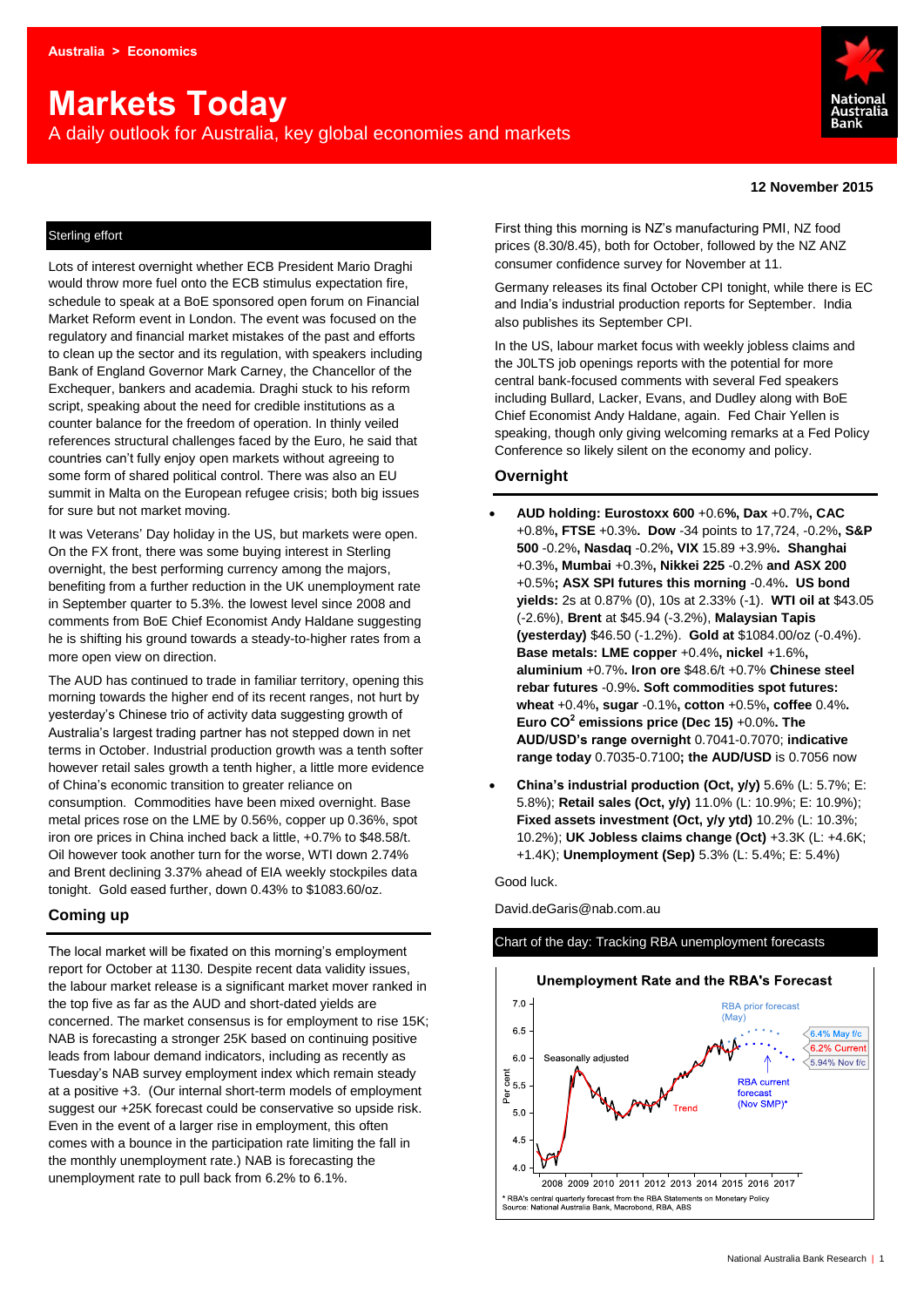











|                              | <b>Foreign Exchange</b> |        |         |                                       |                   |          |         |         | <b>Equities</b>          |             |         |             | Commodities*                      |         |        |
|------------------------------|-------------------------|--------|---------|---------------------------------------|-------------------|----------|---------|---------|--------------------------|-------------|---------|-------------|-----------------------------------|---------|--------|
|                              |                         |        |         | <b>Indicative 24hr</b><br>ranges (**) |                   | Other FX |         |         | <b>Major Indices</b>     |             |         |             |                                   | Last    | % day  |
|                              | Last                    | % chge | Low     | High                                  |                   | Last     | % chge  |         |                          | Last        | % day   | % year      | Oil (Brent)                       | 45.94   | $-3.2$ |
| <b>AUD</b>                   | 0.7056                  | 0.3    | 0.7025  | 0.7078                                | <b>HKD</b>        | 7.7511   | 0.0     |         | Dow                      | 17.724      | $-0.2$  | 0.6         | Oil (WTI)                         | 43.05   | $-2.6$ |
| <b>NZD</b>                   | 0.6558                  | 0.1    | 0.6543  | 0.6575                                | <b>CNY</b>        | 6.3697   | 0.1     |         | S&P 500                  | 2,077       | $-0.2$  | 1.8         | Oil (Tapis)                       | 46.50   | $-1.2$ |
| <b>EUR</b>                   | 1.0742                  | 0.0    | 1.0706  | 1.0754                                | SGD               | 1.4191   | $-0.2$  |         | Nasdag                   | 5,075       | $-0.2$  | 8.9         | Gold                              | 1084.00 | $-0.4$ |
| GBP                          | 1.5214                  | 0.3    | 1.5156  | 1.5222                                | <b>IDR</b>        | 13.589   | 0.0     |         | <b>VIX Index</b>         | 15.89       | 3.9     | 25.4        | <b>CRB</b>                        | 188.35  | $-0.6$ |
| <b>JPY</b>                   | 122.85                  | $-0.2$ | 122.84  | 123.20                                | <b>THB</b>        | 35.84    | $-0.1$  |         | <b>FTSE</b>              | 6,297       | 0.3     | $-5.0$      | <b>GS Metals</b>                  | 257.5   | $-0.7$ |
| CAD                          | 1.3271                  | 0.0    | 1.3232  | 1.3287                                | <b>KRW</b>        | 1,156    | 0.0     |         | <b>DAX</b>               | 10,908      | 0.7     | 16.4        | Aluminium                         | 1518    | 0.7    |
| AUD/EUR                      | 0.6569                  | 0.0    |         |                                       | <b>TWD</b>        | 32.70    | $-0.1$  |         | CAC <sub>40</sub>        | 4,953       | 0.8     | 16.7        | Copper                            | 4943    | 0.4    |
| AUD/JPY                      | 86.69                   | $-0.2$ |         |                                       | PHP               | 47.15    | 0.1     |         | Nikkei                   | 19.691      | 0.1     | 14.5        | <b>Nickel</b>                     | 9660    | 1.6    |
| AUD/GBP                      | 0.4638                  | $-0.3$ |         |                                       | <b>CHF</b>        | 1.00     | $-0.1$  |         | Shanghai                 | 3,650       | 0.3     | 46.3        | Zinc                              | 1623    | 1.0    |
| AUD/NZD                      | 1.0759                  | $-0.1$ |         |                                       | <b>SEK</b>        | 8.68     | 0.0     |         | Hang Seng                | 22,352      | $-0.2$  | $-6.6$      | Ch. steel                         | 1769    | $-0.9$ |
|                              |                         |        |         |                                       |                   |          |         |         | ASX 200                  | 5,123       | 0.5     | $-6.2$      | Iron ore                          | 48.6    | 0.7    |
|                              |                         |        |         |                                       |                   |          |         |         |                          |             |         |             | St. coal                          | 61.8    | n.a.   |
| <b>Interest Rates</b>        |                         |        |         |                                       |                   |          |         |         | <b>Overnight Futures</b> |             |         | Wheat Chic. | 497.5                             | 0.4     |        |
| <b>Indicative Swap Rates</b> |                         |        |         | <b>Benchmark 10 Year Bonds</b>        |                   |          |         |         |                          |             | Sugar   | 14.69       | $-0.1$                            |         |        |
|                              | Cash                    | 3mth   | 2Yr     | 10Yr                                  |                   | Last     | chge    | Sprd    |                          |             | Last    | Chge        | Cotton                            | 62.31   | 0.5    |
| <b>USD</b>                   | 0.25                    | 0.36   | 0.99    | 2.24                                  | <b>USD 10</b>     | 2.33     | $-0.01$ |         |                          | Australia   |         |             | Coffee                            | 120.2   | 0.4    |
| <b>AUD</b>                   | 2.00                    | 2.21   | 2.07    | 3.00                                  | <b>AUD 10</b>     | 2.87     | $-0.02$ | 0.54    |                          | 3 mth bill  | 97.85   | 0.00        |                                   |         |        |
| <b>NZD</b>                   | 2.75                    | 2.91   | 2.77    | 3.63                                  | NZD <sub>10</sub> | 3.52     | 0.00    | 1.19    |                          | 3 Yr bond   | 97.95   | $-0.02$     | CO <sub>2</sub> Emissions - Euros |         |        |
| <b>EUR</b>                   | 0.05                    | 0.06   | $-0.06$ | 0.95                                  | CAD <sub>10</sub> | 1.71     | $-0.01$ | $-0.62$ |                          | 10 Yr bond  | 97.08   | $-0.02$     |                                   | Last    | % day  |
| GBP                          | 0.50                    | 0.58   | 1.04    | 2.03                                  | <b>EUR 10</b>     | 0.61     | $-0.01$ | $-1.72$ |                          | $3/10$ sprd | 0.88    | 0.00        | Dec-2015                          | 8.44    | 0.0    |
| <b>JPY</b>                   | 0.10                    | 0.08   | 0.10    | 0.47                                  | <b>GBP 10</b>     | 2.05     | 0.03    | $-0.28$ |                          | SPI         | $-21.0$ | $-0.4$      | Dec-2016                          | 8.51    | 0.0    |
| CAD                          | 0.50                    | 1.17   | 0.93    | 2.04                                  | <b>JPY 10</b>     | 0.32     | 0.00    | $-2.01$ |                          |             |         |             | Dec-2017                          | 8.62    | 0.0    |

Please note the high/low FX rates are only an indication. Please refer to your National Dealer for confirmation.

\* All near futures contracts, except CRB. GS Metals is Goldman Sachs industrial metals index. Metals prices are CME. Emissions: ICE Dec contracts, Euros \*\* These are indicative ranges over the past 24 hours; please confirm rates with your NAB dealer

Last is around 6:30am Sydney

Source: Bloomberg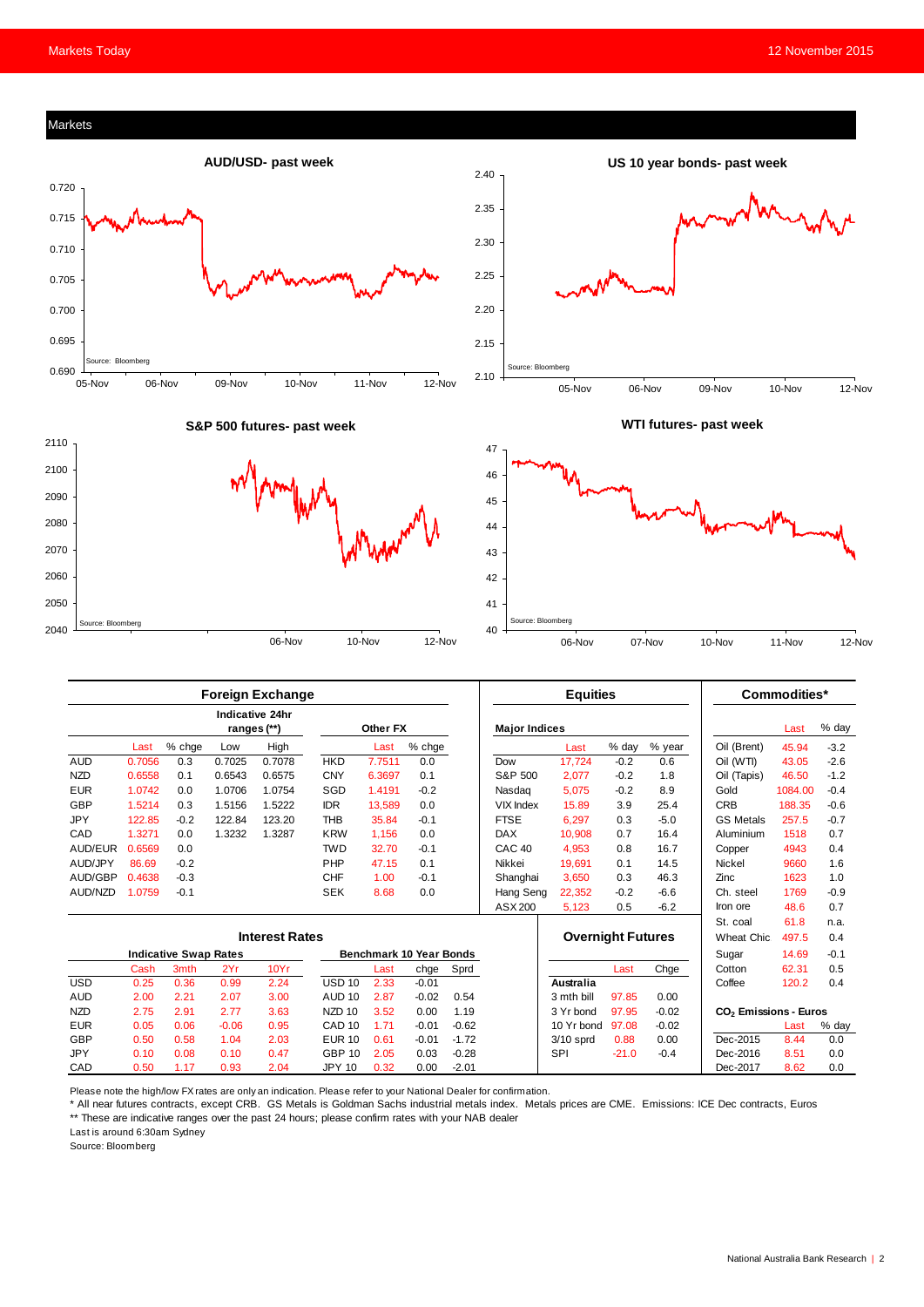# Calendar

|                | <b>Country Economic Indicator</b>                                                                              | Period           | Forecast        | <b>Consensus</b>     | Actual | <b>Previous</b>             | <b>GMT</b>     | <b>AEDT</b>    |
|----------------|----------------------------------------------------------------------------------------------------------------|------------------|-----------------|----------------------|--------|-----------------------------|----------------|----------------|
|                | Thursday, 12 November 2015                                                                                     |                  |                 |                      |        |                             |                |                |
| NZ             | BusinessNZ Manufacturing PMI                                                                                   | Oct              |                 |                      |        | 55.4                        | 21.30          | 8.30           |
| ΝZ             | Food Prices MoM                                                                                                | Oct              | 0.2             |                      |        | $-0.5$                      | 21.45          | 8.45           |
| JN             | Machine Orders MoM/YoY                                                                                         | Sep              |                 | $3.1/-4.6$           |        | $-5.7/-3.5$                 | 23.50          | 10.50          |
| ΝZ             | ANZ Consumer Confidence Index/MoM                                                                              | Nov              |                 |                      |        | 114.9/3.7                   | 0.00           | 11.00          |
| UK             | <b>RICS House Price Balance</b>                                                                                | Oct              |                 | 45                   |        | 44                          | 0.10           | 11.10          |
| <b>AU</b>      | Employment change/Unemployment rate                                                                            | Oct              | 25/6.1          | 15/6.2               |        | $-5.1/6.2$                  | 0.30           | 11.30          |
| GE             | CPI MoM/YoY                                                                                                    | Oct F            |                 | 0/0.3                |        | 0/0.3                       | 7.00           | 18.00          |
| EC             | Industrial Production SA MoM/YoY                                                                               | Sep              |                 | $-0.1/1.3$           |        | $-0.5/0.9$                  | 10.00          | 21.00          |
| US             | Initial Jobless Claims                                                                                         | Nov-07           |                 | 270                  |        | 276                         | 13.30          | 0.30           |
| СA             | New Housing Price Index MoM/YoY                                                                                | Sep              |                 | 0.2/1.3              |        | 0.3/1.3                     | 13.30          | 0.30           |
| US<br>US       | Fed's Bullard Speaks on Monetary Policy in Washington<br>Fed's Yellen welcome remarks at Fed Policy Conference |                  |                 |                      |        |                             | 14.15<br>14.30 | 1.15<br>1.30   |
| US             | Fed's Lacker Participates in Monetary Policy Panel                                                             |                  |                 |                      |        |                             | 14.45          | 1.45           |
| US             | <b>JOLTS Job Openings</b>                                                                                      | Sep              |                 | 5385                 |        | 5370                        | 15.00          | 2.00           |
| US             | Fed's Evans Speaks on Economy and Policy in Chicago                                                            |                  |                 |                      |        |                             | 15.15          | 2.15           |
| UK             | BoE's Haldane Speaks in London                                                                                 |                  |                 |                      |        |                             | 17.00          | 4.00           |
| US             | Fed's Dudley Speaks on Economy and Policy in New York                                                          |                  |                 |                      |        |                             | 17.15          | 4.15           |
| US             | Monthly Budget Statement                                                                                       | Oct              |                 | $-130$               |        | 91.1                        | 19.00          | 6.00           |
| Friday,        | 13 November 2015                                                                                               |                  |                 |                      |        |                             |                |                |
| ΝZ             | Non Resident Bond Holdings                                                                                     | Oct              |                 |                      |        | 68.7                        | 2.00           | 13.00          |
| JN             | Industrial Production MoM/YoY                                                                                  | Sep F            |                 | $\sqrt{2}$           |        | $1/-0.9$                    | 4.30           | 15.30          |
| JN             | Tertiary Industry Index MoM                                                                                    | Sep              |                 | 0.1                  |        | 0.1                         | 4.30           | 15.30          |
| GЕ             | GDP SA QoQ/YoY                                                                                                 | 3Q P             |                 | 0.3/1.8              |        | 0.4/1.6                     | 7.00           | 18.00          |
| EС             | Trade Balance SA                                                                                               | Sep              |                 | 19.3                 |        | 19.8                        | 10.00          | 21.00          |
| EC<br>СA       | GDP SA QoQ/YoY<br>Bank of Canada's Wilkins Speaks in Toronto                                                   | 3Q A             |                 | 0.4/1.7              |        | 0.4/1.5                     | 10.00<br>13.00 | 21.00          |
| US             | Retail Sales Advance MoM                                                                                       | Oct              |                 | 0.3                  |        | 0.1                         | 13.30          | 0.00<br>0.30   |
| СA             | Teranet/National Bank HPI MoM/YoY                                                                              | Oct              |                 |                      |        | 0.6/5.6                     | 13.30          | 0.30           |
| СA             | Teranet/National Bank HP Index                                                                                 | Oct              |                 |                      |        | 177.09                      | 13.30          | 0.30           |
| US             | PPI Final Demand MoM/YoY                                                                                       | Oct              |                 | $0.2/-1.2$           |        | $-0.5/-1.1$                 | 13.30          | 0.30           |
| US             | <b>Business Inventories</b>                                                                                    | Sep              |                 | 0                    |        | 0                           | 15.00          | 2.00           |
| US             | U. of Mich. Sentiment                                                                                          | Nov <sub>P</sub> |                 | 91.5                 |        | 90                          | 15.00          | 2.00           |
| US             | Fed's Mester Speaks on Economic Outlook and Monetary                                                           |                  |                 | $\mathbf 0$          |        | $\mathbf 0$                 | 17.30          | 4.30           |
|                | Monday, 16 November 2015                                                                                       |                  |                 |                      |        |                             |                |                |
| NZ             | Performance Services Index                                                                                     | Oct              |                 |                      |        | 59.3                        | 21.30          | 8.30           |
| ΝZ             | Retail Sales Ex Inflation QoQ                                                                                  | 3Q               |                 |                      |        | 0.1                         | 21.45          | 8.45           |
| JN             | GDP SA QoQ                                                                                                     | 3Q P             |                 | $-0.1$               |        | $-0.3$                      | 23.50          | 10.50          |
| UK             | Rightmove House Prices MoM/YoY                                                                                 | Nov              |                 | $\prime$<br>$\prime$ |        | 0.6/5.6                     | 0.10           | 11.10          |
| AU<br>EС       | New Motor Vehicle Sales MoM/YoY<br>CPI MoM/YoY                                                                 | Oct<br>Oct       |                 |                      |        | 5.5/7.7<br>$0.2/-0.1$       | 0.30<br>10.00  | 11.30<br>21.00 |
| EС             | CPI Core YoY                                                                                                   | Oct F            |                 |                      |        | $\mathbf{1}$                | 10.00          | 21.00          |
| CА             | Manufacturing Sales MoM                                                                                        | Sep              |                 |                      |        | $-0.2$                      | 13.30          | 0.30           |
| US             | <b>Empire Manufacturing</b>                                                                                    | Nov              |                 | -5                   |        | $-11.36$                    | 13.30          | 0.30           |
| СA             | Int'l Securities Transactions                                                                                  | Sep              |                 |                      |        | 3.11                        | 13.30          | 0.30           |
| СA             | <b>Existing Home Sales MoM</b>                                                                                 | Oct              |                 |                      |        | $-2.1$                      | 14.00          | 1.00           |
| СA             | <b>Bloomberg Nanos Confidence</b>                                                                              | Nov-13           |                 |                      |        | 57.9                        | 15.00          | 2.00           |
|                | Tuesday, 17 November 2015                                                                                      |                  |                 |                      |        |                             |                |                |
| AU             | ANZ Roy Morgan Weekly Consumer Confidence Index                                                                | Nov-15           |                 |                      |        | 115.2                       | 22.30          | 9.30           |
| JN             | Housing Loans YoY                                                                                              | 3Q               |                 |                      |        | 2.4                         | 23.50          | 10.50          |
| AU             | RBA Nov. Meeting Minutes                                                                                       |                  |                 |                      |        |                             | 0.30           | 11.30          |
| ΝZ             | 2Yr Inflation Expectation                                                                                      | 4Q               |                 |                      |        | 1.94                        | 2.00           | 13.00          |
| EС             | <b>EU27 New Car Registrations</b>                                                                              | Oct              |                 |                      |        | 9.8                         | 7.00           | 18.00          |
| UK<br>UK       | CPI MoM/YoY<br>CPI Core YoY                                                                                    | Oct<br>Oct       |                 | $\prime$             |        | $-0.1/-0.1$<br>$\mathbf{1}$ | 9.30<br>9.30   | 20.30<br>20.30 |
| UK             | PPI Output Core NSA MoM/YoY                                                                                    | Oct              |                 | $\prime$             |        | 0.1/0.2                     | 9.30           | 20.30          |
| UK             | ONS House Price YoY                                                                                            | Sep              |                 |                      |        | 5.2                         | 9.30           | 20.30          |
| GE             | <b>ZEW Survey Current Situation</b>                                                                            | Nov              |                 |                      |        | 55.2                        | 10.00          | 21.00          |
| US             | CPI MoM/YoY                                                                                                    | Oct              |                 | 0.2/                 |        | $-0.2/0$                    | 13.30          | 0.30           |
| US             | <b>Industrial Production MoM</b>                                                                               | Oct              |                 | 0.1                  |        | $-0.2$                      | 14.15          | 1.15           |
| US             | NAHB Housing Market Index                                                                                      | Nov              |                 | 64                   |        | 64                          | 15.00          | 2.00           |
|                | <b>Upcoming Central Bank Interest Rate Announcements</b>                                                       |                  |                 |                      |        |                             |                |                |
| Japan, BoJ     |                                                                                                                | 19-Nov           | $0.0\% - 0.1\%$ | $0.0\% - 0.1\%$      |        | $0.0\% - 0.1\%$             |                |                |
| Australia, RBA |                                                                                                                | 1-Dec            | 2.00%           | 2.00%                |        | 2.00%                       |                |                |
| Europe ECB     |                                                                                                                | 3-Dec            |                 |                      |        | 0.05%                       |                |                |
| Canada, BoC    |                                                                                                                | 3-Dec            |                 |                      |        | 0.50%                       |                |                |
|                | New Zealand, RBNZ                                                                                              | 10-Dec           | 2.50%           | 2.50%                |        | 2.75%                       |                |                |
| UK BOE         |                                                                                                                | 10-Dec           |                 |                      |        | 0.50%                       |                |                |
|                | <b>US Federal Reserve</b>                                                                                      | 17-Dec           |                 |                      |        | 0-0.25%                     |                |                |

**GMT: Greenwich Mean Time; AEDT: Australian Eastern Daylight Saving Time**